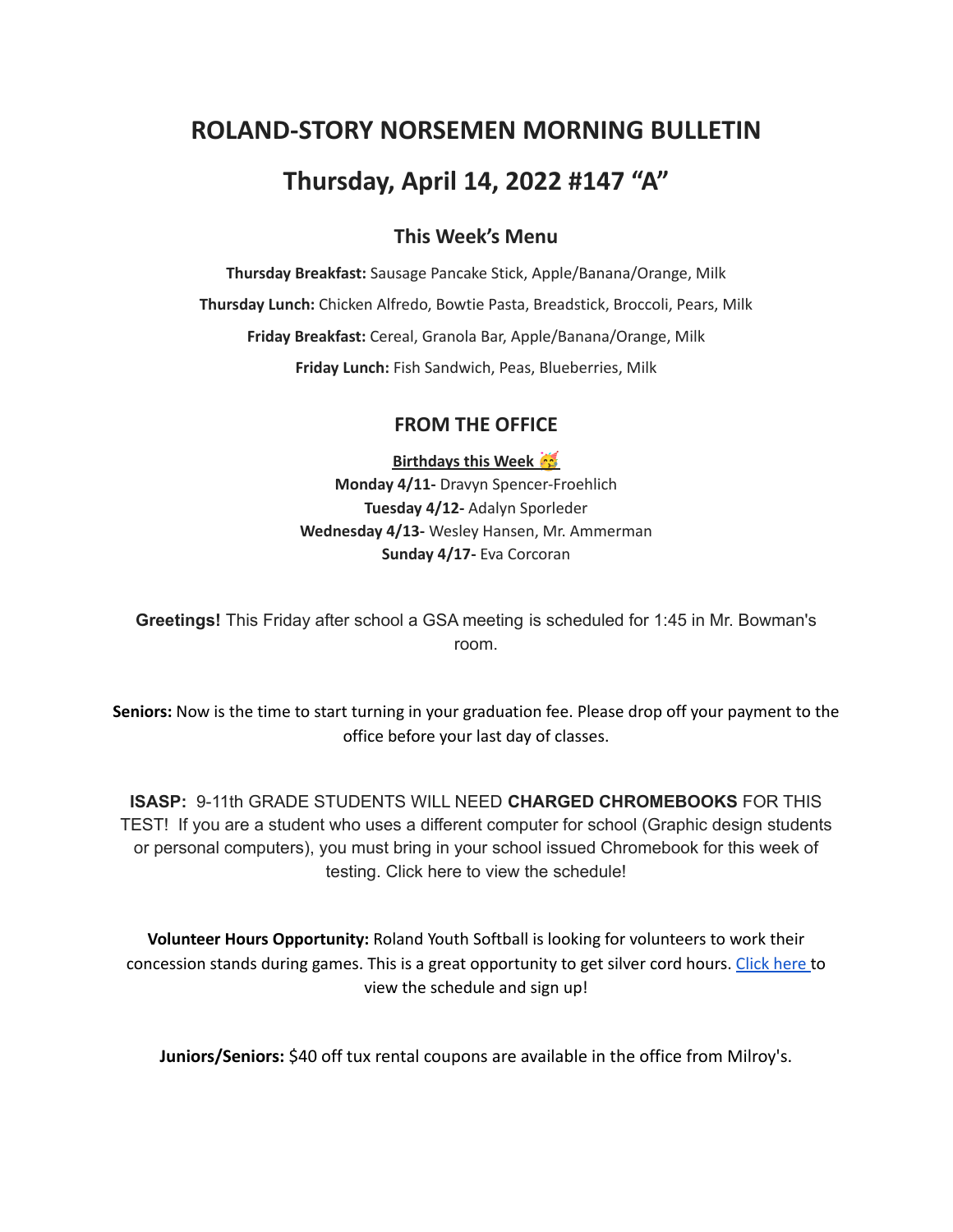## **Juniors/Seniors:** Please complete the Google Form you received from Mrs. Schmitz about prom/after prom by 4/13.

**ISASP testing is right around the corner.** High school and elementary will be testing the week of April 18th. Middle school will be testing the week of April 25th. Information about test security and procedures can be found in the **District [Assessment](https://rolandstory.school/media/Michelle%20Soderstrum/RSCSD_District_Assessment_Poli%20-%20Copy%203.pdf) Policy and Procedures Handbook** located on the district website.

In addition, due to ISASP testing, we are going to give students a little more time to sleep in and be more rested for the week. We will not hold ANY activities in the mornings from 4.18-4.22. Early morning activities may resume on Monday, April 25th.

We will still have EBPE since it is a class. Please try to eat breakfast and get a good night's sleep on test days and give your best effort!



## **[COUNSELOR FOLDER](https://docs.google.com/document/d/1vmwczNPbDzXe9vFaG5LJMQ7NYDv-i4oQJHybqA65TUc/edit?usp=sharing) (9-12)-Click here**



## *Future Seminar Career Presentations*

#### **Thursday, April 14 Transportation-Getting your CDL Click here for more [information](https://www.dmacc.edu/truckdrivingschools/Pages/welcome.aspx)**

#### **Tuesday, April 26 \*Fire Science** Click here for [information](https://www.dmacc.edu/programs/fire/Pages/welcome.aspx)

#### **Thursday, April 28 \*Story City Manufacturing and Tours**

(All juniors. This is a day event)

**Tuesday, May 3 Presenter: \*Architecture/Construction** Eric Vermeer. He has over <sup>15</sup> years of experience working

in architecture and engineering. Eric is the go-to person at 10 Fold for master planning, construction cost estimating, structural engineering, structural and architectural forensics, project management, and architectural design.

Wednesday, May 4 \***Video Production** Click here for more [information](https://www.dmacc.edu/programs/video/Pages/welcome.aspx)

**Tuesday, May 10 \*Medical Fields -Mary Greeley Presenters**